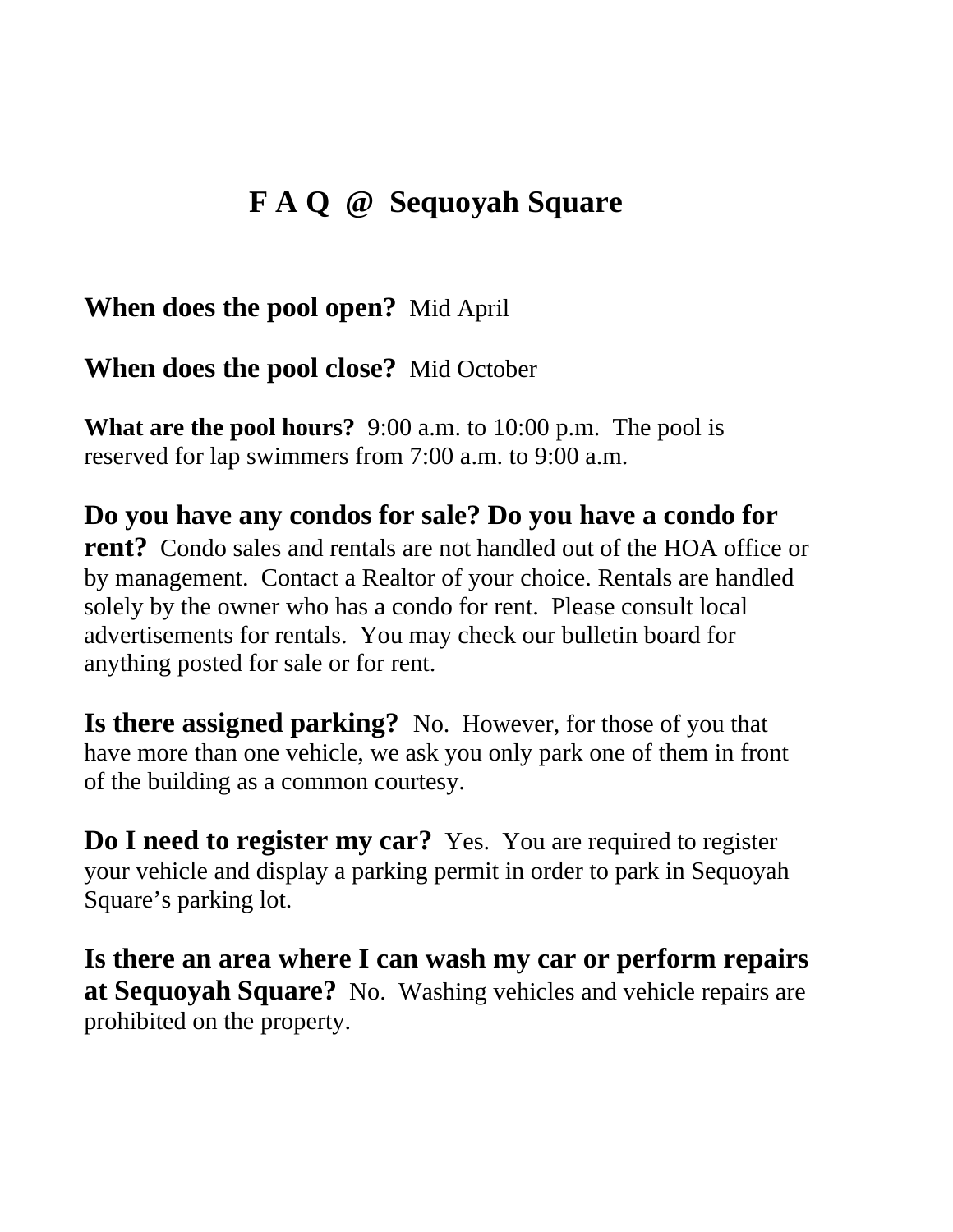**Is there a laundry facility at Sequoyah Square?** Yes. There are 4 total laundry rooms with one in the 100, 200, 500 & 600 buildings. A key is required to get in. The laundry facilities are for residents only.

**Can I use the Clubhouse?** The clubhouse is open weekdays for your use during office hours. If you would like to reserve the clubhouse for an event, you must be a condo owner or a resident at Sequoyah Square. Please review the Rules and Regulations for more information.

**Can I have a party at the swimming pool?** Up to 4 invited guests per unit may accompany a resident at the pool.

**Are pets allowed at Sequoyah Square?** Yes, but with restrictions. There is only one dog or two cats allowed per unit. The pet must not exceed the weight limit of 25 pounds fully grown. Pets must be on a leash with their owner at all times when outside of the condo. Owners must clean up after their pets. Please refer to SSHA's Rules and Regulations for more information.

## **Can I plant something new or change the existing**

**landscaping?** You must get the Board's approval to plant or change the existing Landscaping in the front of the buildings. On the backsides of the building of those with patios, residents may plant whatever they would like provided it is not harmful to others or to the property. Again, please refer to the rules and Regulations for more details.